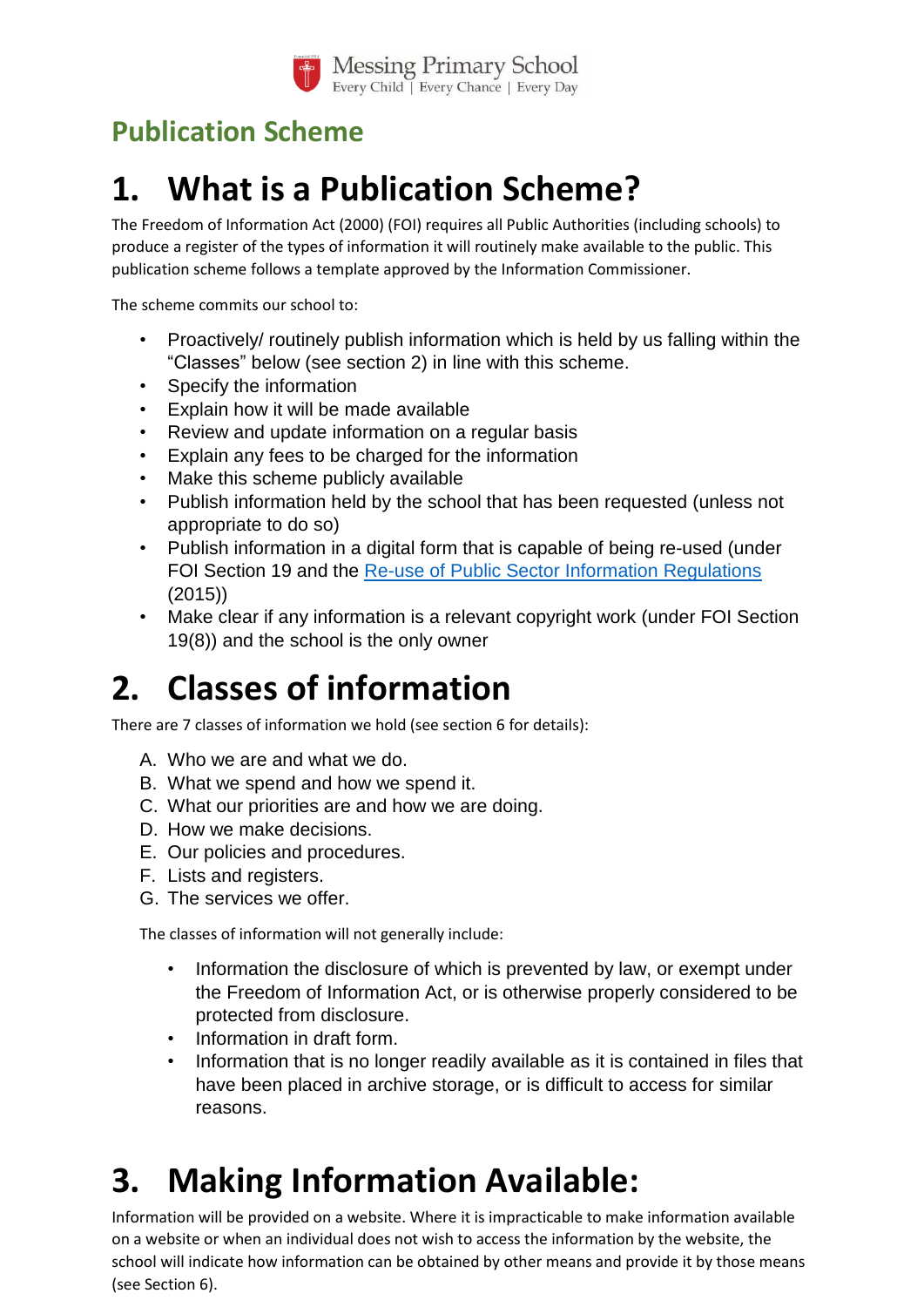

In exceptional circumstances some information may be available only by viewing in person. Where this manner is specified, contact details will be provided. An appointment to view the information will be arranged within a reasonable timescale.

Information will be provided in the language in which it is held or in such other language that is legally required. Where an authority is legally required to translate any information, it will do so.

Obligations under disability and discrimination legislation and any other legislation to provide information in other forms and formats will be adhered to when providing information in accordance with this scheme.

# **4. Charging**

Charges may be made for information published under this scheme. The purpose of this scheme is to make the greatest amount of information readily available at minimum inconvenience and cost to the public. Charges made by the school for routinely published material will be justified and transparent and kept to a minimum.

Material which is published and accessed on a website will be provided free of charge.

Charges may be made for information subject to a charging regime specified by law.

Charges may be made to cover our costs such as:

- photocopying
- postage and packaging
- the costs directly incurred as a result of viewing information

Charges may also be made for information provided under this scheme where they are legally authorised, they are in all circumstances (including the general principles of the right of access to information held) justified and are in accordance with a published schedule or schedules of fees which is readily available to you.

Charges may also be made for making datasets (or parts of datasets) that are relevant copyright works available for re-use. These charges will be in accordance with the terms of the Re-use of Public [Sector Information Regulations](http://www.legislation.gov.uk/uksi/2015/1415/contents/made) (2015), where they apply, or with regulations made under FOI Section 11B, or with other statutory powers of the school.

If a charge is to be made, confirmation of the payment due will be given before the information is provided. Payment will be requested prior to provision of the information.

# **5. Written requests**

Information held by the school that is not published under this scheme can be requested in writing, when its provision will be considered in accordance with the provisions of the Freedom of Information Act.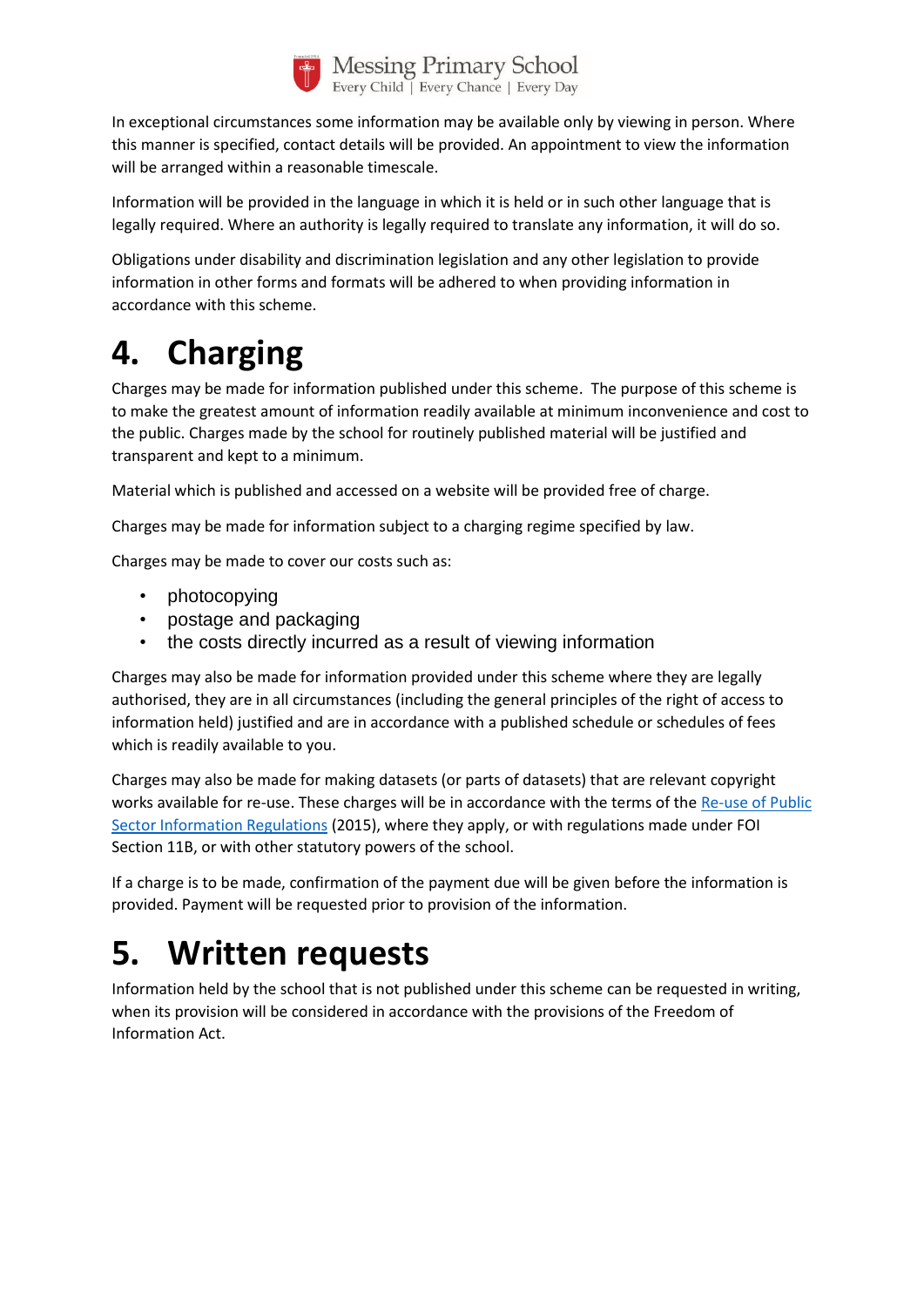

**Messing Primary School** Every Child | Every Chance | Every Day

# **6. The Scheme**

Class 1 - **Who we are and what we do**

**For example: Organisational information, staffing structures, locations and contacts. This will be current information only. This information may be available on our website or in hard copy or both.** 

#### **Information to be published**

**Who's who in the school**

**Who's who on the governing body and the basis of their appointment Instrument of Government**

**Contact details for the Head teacher and for the governing body (named contacts where possible with telephone number and email address (if used))**

**School prospectus**

**Annual Report**

**Staffing structure**

**School session times and term dates**

### Class 2 – **What we spend and how we spend it**

**For example: Financial information relating to projected and actual income and expenditure, procurement, contracts and financial audit. Current and previous financial year as a minimum. This information may be available on our website or in hard copy or both.**

#### **Information to be published**

**Annual budget plan and financial statements**

**Capitalised funding**

**Additional funding**

**Procurement and projects**

**Pay policy**

**Staffing and grading structure**

**Governors' allowances**

## Class 3 **– What our priorities are and how we are doing**

**For example: Strategies and plans, performance indicators, audits, inspections and reviews). Current information as a minimum. This information may be available on our website or in hard copy or both.**

#### **Information to be published**

#### *School profile:*

- **Government supplied performance data**
- **The latest Ofsted report:**
	- **- Summary**
	- **- Full report**

**Performance management policy and procedures adopted by the governing body. Schools future plans**

**Every Child Matters – policies and procedures**

## Class 4 **– How we make decisions**

**For example: Decision making processes and records of decisions. Current and previous three years as a minimum. This information may be available on our website or in hard copy or both.**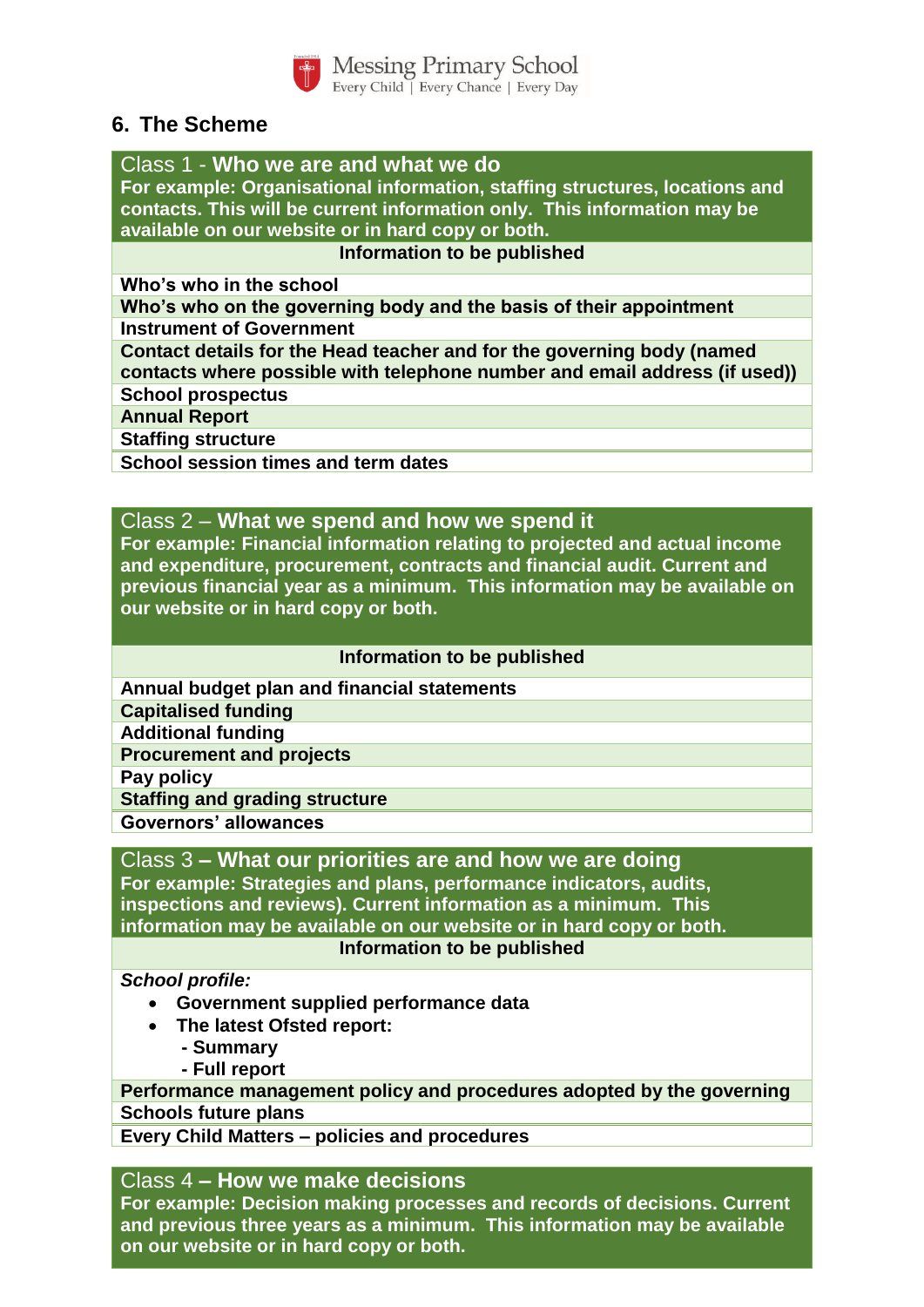

**Messing Primary School** Every Child | Every Chance | Every Day

### **Information to be published**

**Admissions policy/decisions (not individual admission decisions) Agendas of meetings of the governing body and (if held) its sub-committees Minutes of meetings (as above) – this will exclude information that is properly regarded as private to the meetings.**

Class 5 **– Our policies and procedures**

**For example: Current written protocols, policies and procedures for delivering our services and responsibilities. Current information only. This information may be available on our website or in hard copy or both.**

#### **Information to be published**

*School policies including:*

- **Charging and remissions policy**
- **Health and Safety**
- **Complaints procedure**
- **Staff conduct policy**
- **Discipline and grievance policies**
- **Staffing structure implementation plan**
- **Information request handling policy**
- **Equality and diversity (including equal opportunities) policies**

## **Staff recruitment policies**

*Pupil and curriculum policies, including:*

- **Home-school agreement**
- **Curriculum**
- **Sex education**
- **Special educational needs**
- **Accessibility**
- **Race equality**
- **Collective worship**
- **Careers education**
- **Pupil discipline**

*Records management and personal data policies, including:*

- **Information security policies**
- **Records retention destruction and archive policies**
- **Data protection (including information sharing policies)**

## *Charging regimes and policies:*

**This should include details of any statutory charging regimes. Charging policies should include charges made for information routinely published. They should clearly state what costs are to be recovered, the basis on which they are made and how they are calculated.**

Class 6 – Lists and Registers

For example: Currently maintained lists and registers only. This information may be available on our website or in hard copy or both. Please note some information may only be available by inspection.